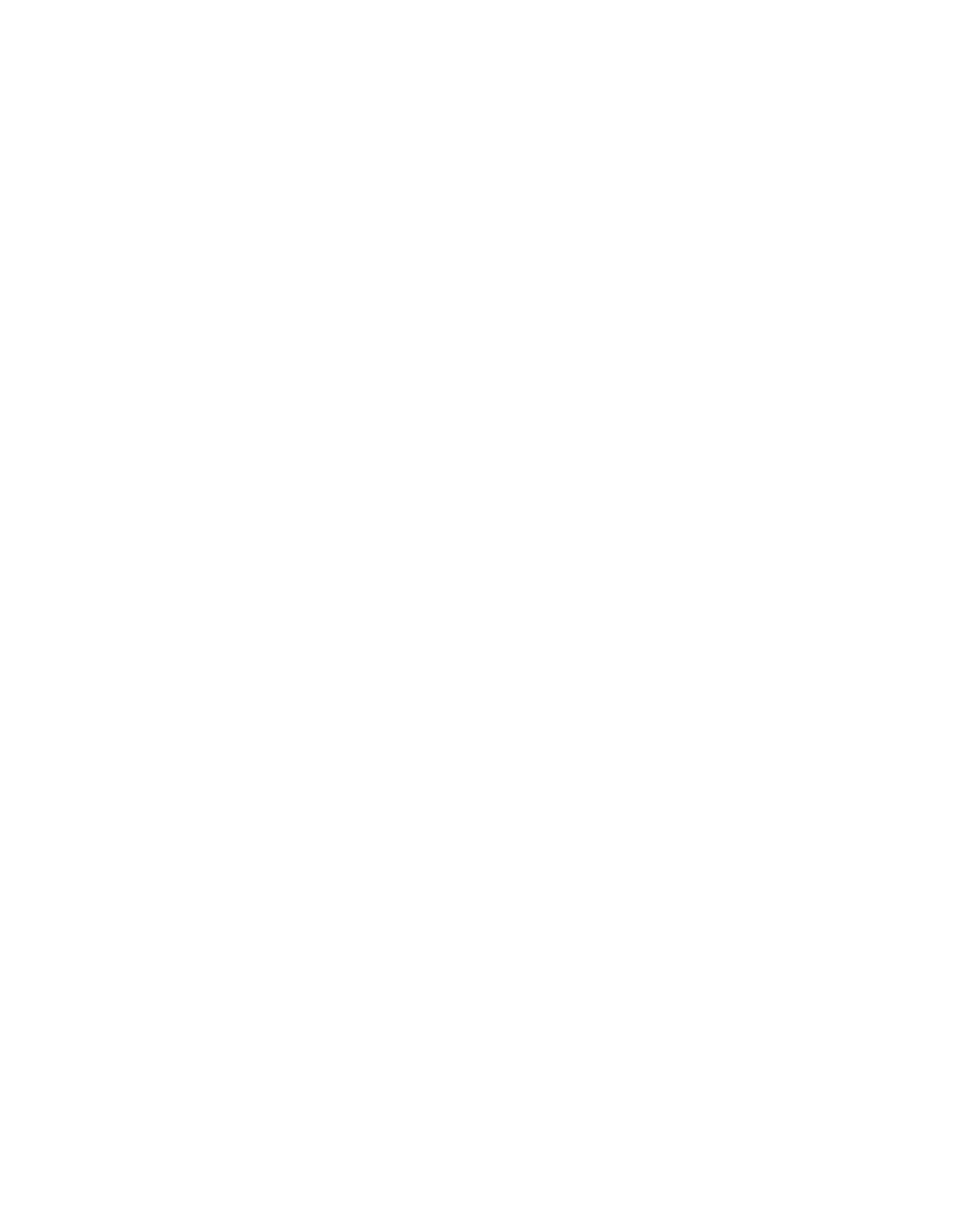### **APPENDIX A Coatings Heavy Metals Testing**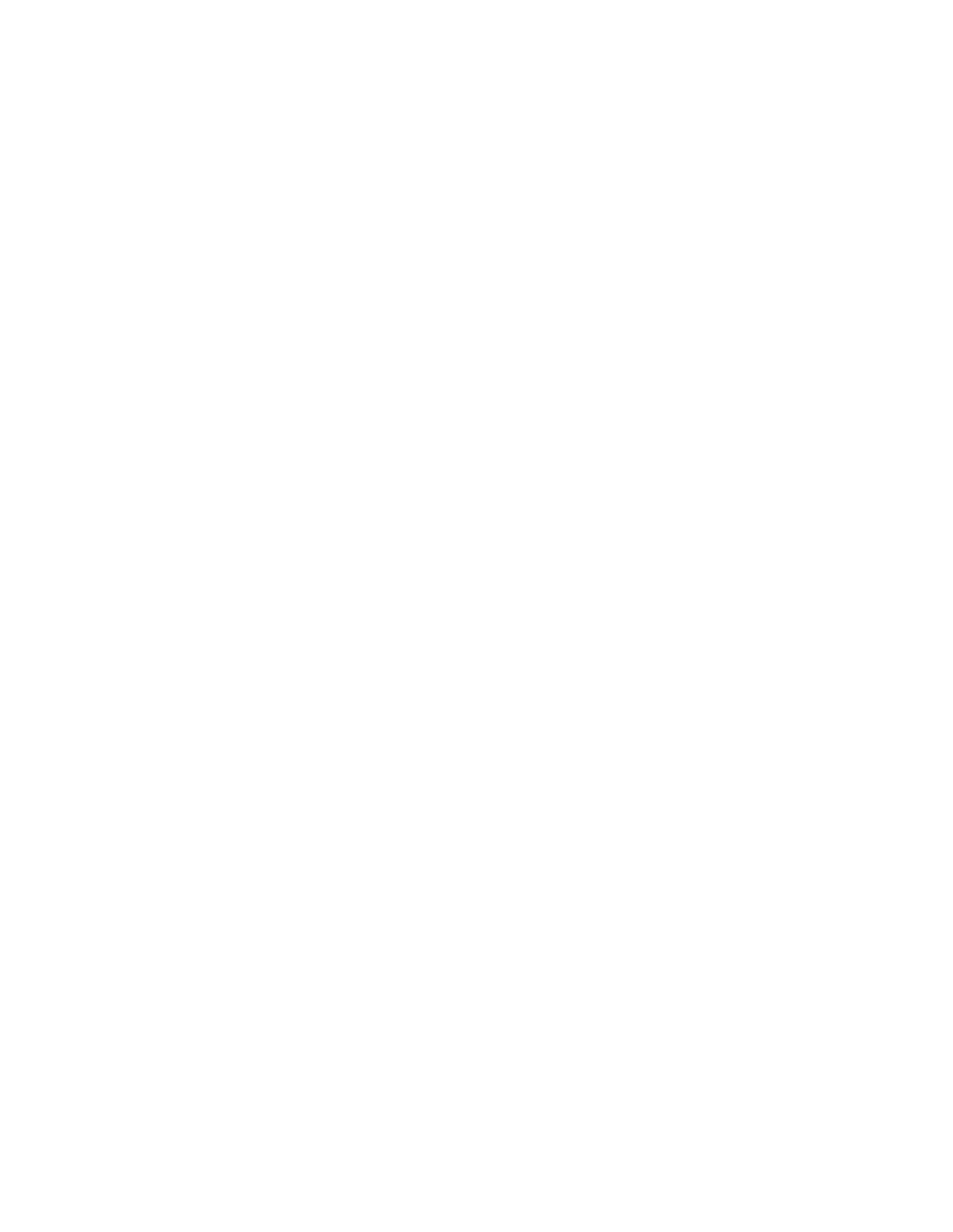

### Oilfield Environmental & Compliance, Inc. APPENDIX A

Will Bellis 6661 Fern Canyon Road San Luis Obispo, CA 93401 Advantage Technical Services

Report: June 18, 2018 10:35 Work Order: 1801546

Project: Advantage Technical Services Number: Twainhearte

Dear Client:

Enclosed is an analytical report for the above referenced project. The samples included in this report were received on April 09, 2018 14:35 and analyzed in accordance with the attached chain-of-custody.

Unless otherwise noted, all analytical testing was accomplished in accordance with the guidelines established in our Quality Manual, applicable standard operating procedures, and other related documentation. The results in this analytical report are limited to the samples tested and any reproduction thereof must be made in its entirety.

If you have any questions regarding this report, please do not hesitate to contact the undersigned.

Sincerely,

Enilyvan Ry

evanryn@oecusa.com Emily van Ryn, Project Manager

| California ELAP Certification # 2438             | Client Connect: | client.oec.com\reports | TEL: (805) 922-4772 |
|--------------------------------------------------|-----------------|------------------------|---------------------|
| 307 Roemer Way, Suite 300, Santa Maria, CA 93454 |                 | www.oecusa.com         | FAX: (805) 925-3376 |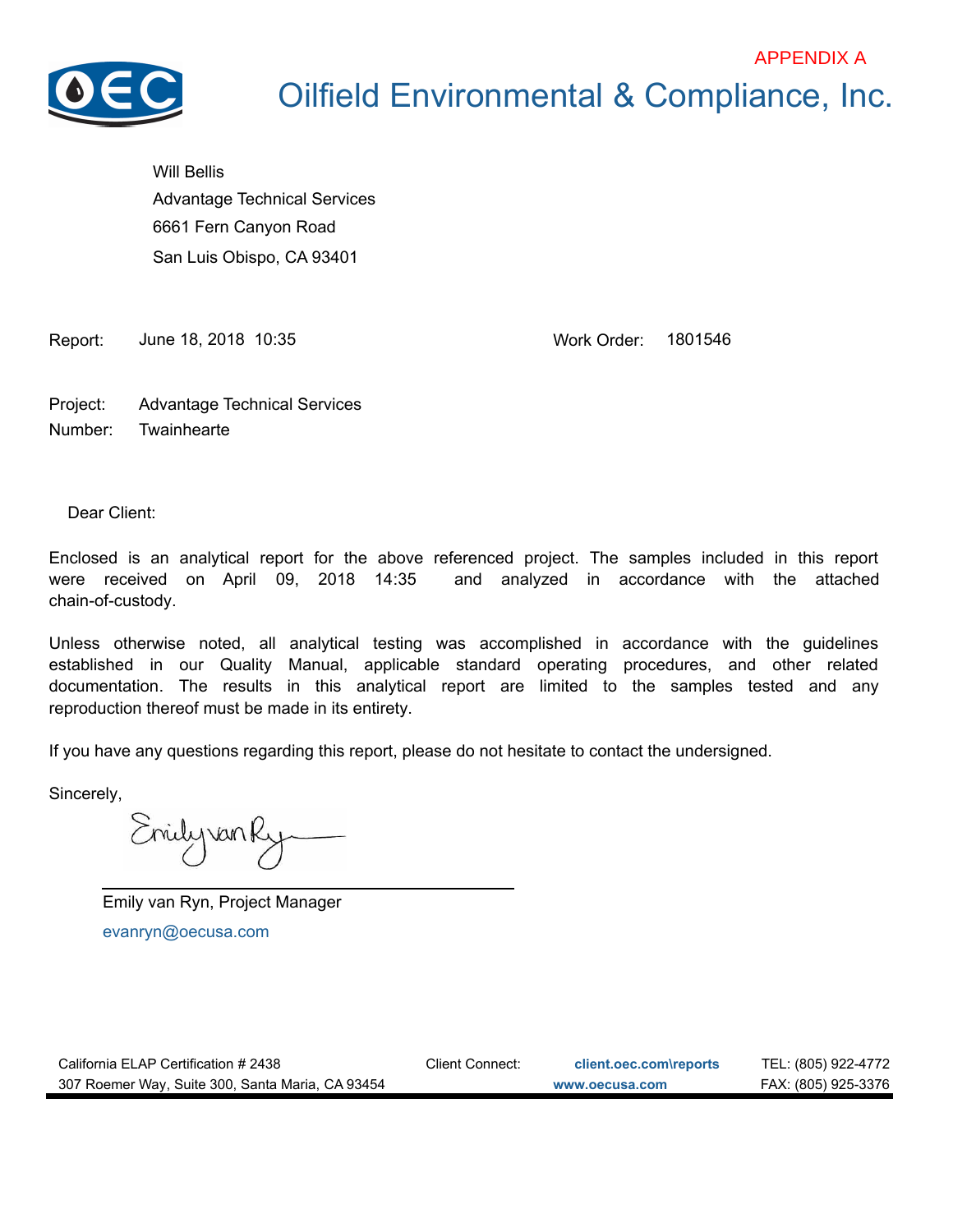

| Advantage Technical Services |                              | Project: Advantage Technical Services | WO & Reported:   |
|------------------------------|------------------------------|---------------------------------------|------------------|
| 6661 Fern Canyon Road        | Project Number: Twainhearte  |                                       | 1801546          |
| San Luis Obispo CA, 93401    | Project Manager: Will Bellis |                                       | 06/18/2018 10:35 |

#### **SAMPLE SUMMARY**

| Sample ID           | Laboratory ID | <b>Client Matrix</b> | Lab Matrix | <b>Date Sampled</b> | <b>Date Received</b> |
|---------------------|---------------|----------------------|------------|---------------------|----------------------|
| MG#2 EXTERIOR ROOF  | 1801546-01    | Solid                | Solid      | 11/29/17 00:00      | 04/09/18 14:35       |
| MG#2 INTERIOR FLOOR | 1801546-02    | Solid                | Solid      | 11/29/17 00:00      | 04/09/18 14:35       |
| MG#2 INTERIOR HATCH | 1801546-03    | Solid                | Solid      | 11/29/17 00:00      | 04/09/18 14:35       |
| MG#1 EXTERIOR ROOF  | 1801546-04    | Solid                | Solid      | 11/29/17 00:00      | 04/09/18 14:35       |
| MG#1 INTERIOR HATCH | 1801546-05    | Solid                | Solid      | 11/29/17 00:00      | 04/09/18 14:35       |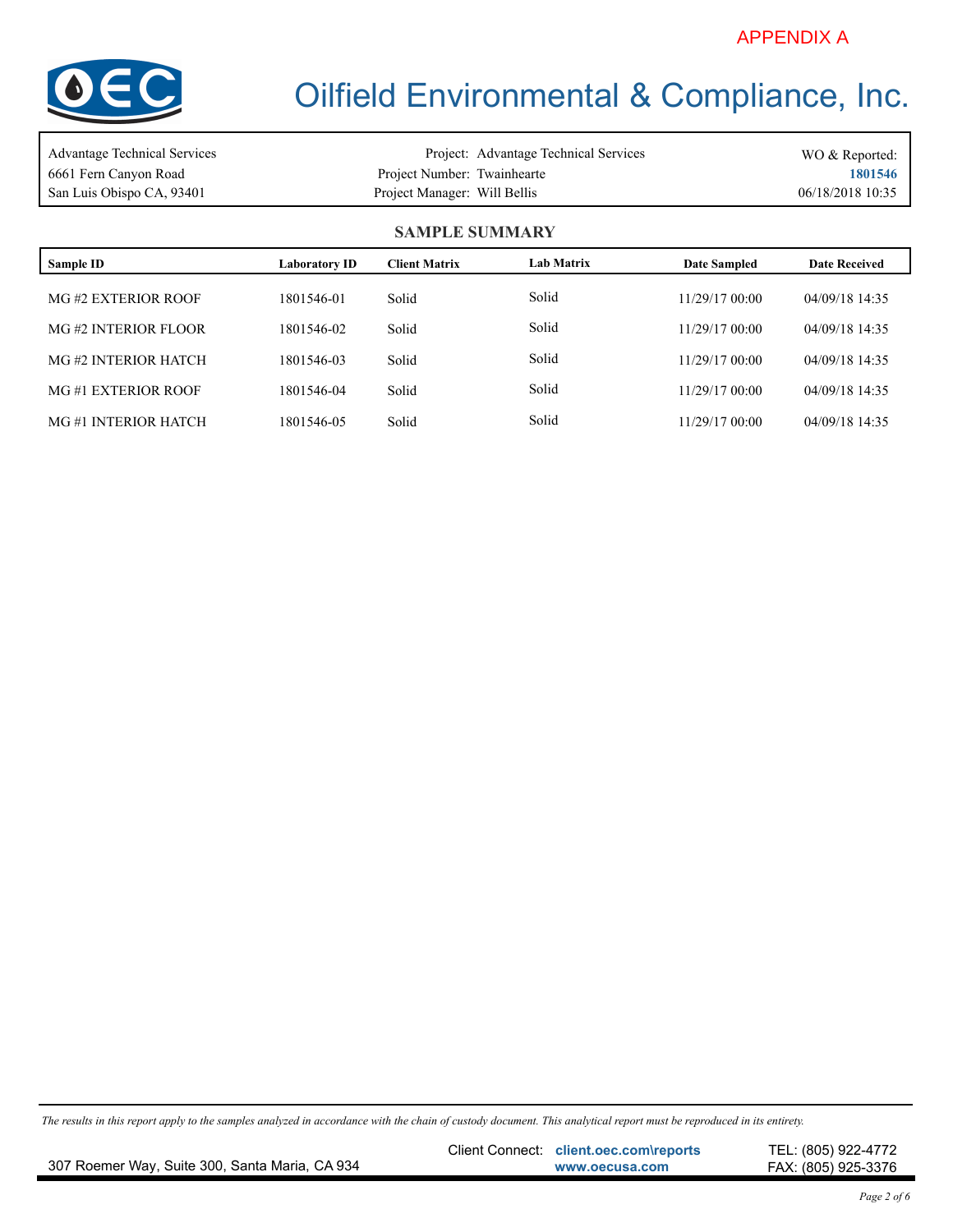

| <b>Advantage Technical Services</b><br>6661 Fern Canyon Road | Project: Advantage Technical Services<br>Project Number: Twainhearte |                              |                    |                                                  |                                      |               |          |                           | WO & Reported:<br>1801546 |  |  |
|--------------------------------------------------------------|----------------------------------------------------------------------|------------------------------|--------------------|--------------------------------------------------|--------------------------------------|---------------|----------|---------------------------|---------------------------|--|--|
| San Luis Obispo CA, 93401                                    |                                                                      | Project Manager: Will Bellis |                    |                                                  |                                      |               |          |                           | 06/18/2018 10:35          |  |  |
|                                                              |                                                                      |                              |                    | 1801546-01 (Solid)<br><b>MG#2 EXTERIOR ROOF</b>  | <b>ANALYTICAL REPORT FOR SAMPLES</b> |               |          |                           |                           |  |  |
| Analyte                                                      | Result                                                               | <b>RL</b>                    | Units              | <b>Dilution</b>                                  | Batch                                | Prepared      | Analyzed | Method                    | Notes                     |  |  |
| <b>Total Metals by ICP</b>                                   |                                                                      |                              |                    |                                                  |                                      |               |          |                           |                           |  |  |
| Cadmium                                                      | 2.2                                                                  | 0.49                         | mg/kg              | $\mathbf{1}$                                     | B8D0223                              | 04/09/18      | 04/11/18 | <b>EPA 6010B</b>          |                           |  |  |
| <b>Chromium</b>                                              | 15,000                                                               | 19                           | $\pmb{\mathsf{H}}$ | 20                                               | $^{\dagger}$                         | $\mathbf{H}$  | 04/18/18 | Ħ                         | $N-01$ ,<br>$N-03$        |  |  |
| Lead                                                         | 72,000                                                               | 190                          | 11                 | 200                                              | $\pmb{\mathfrak{m}}$                 | $\mathbf{H}$  | 04/11/18 | $\mathbf{H}$              | $N-01$ ,<br>$N-03$        |  |  |
|                                                              |                                                                      |                              |                    | 1801546-02 (Solid)<br><b>MG#2 INTERIOR FLOOR</b> |                                      |               |          |                           |                           |  |  |
| Analyte                                                      | Result                                                               | RL                           | Units              | Dilution                                         | Batch                                | Prepared      | Analyzed | Method                    | Notes                     |  |  |
| <b>Total Metals by ICP</b>                                   |                                                                      |                              |                    |                                                  |                                      |               |          |                           |                           |  |  |
| Cadmium                                                      | 4.2                                                                  | 0.24                         | mg/kg              | $\mathbf{1}$                                     | B8D0223                              | 04/09/18      | 04/11/18 | EPA 6010B                 |                           |  |  |
| <b>Chromium</b>                                              | 150                                                                  | 0.97                         | $\pmb{\mathsf{H}}$ | $\sqrt{2}$                                       | $^{\dagger}$                         | $\mathbf{H}$  | 04/18/18 | Ħ                         | $N-02$ ,<br>$N-03$        |  |  |
| Lead                                                         | 6.2                                                                  | 0.48                         | $\pmb{\mathsf{H}}$ | $\mathbf{1}$                                     | $\pmb{\mathfrak{m}}$                 | $\mathfrak n$ | 04/11/18 | $\boldsymbol{\mathsf{H}}$ |                           |  |  |
|                                                              |                                                                      |                              |                    | 1801546-03 (Solid)                               |                                      |               |          |                           |                           |  |  |
|                                                              |                                                                      |                              |                    | <b>MG#2 INTERIOR HATCH</b>                       |                                      |               |          |                           |                           |  |  |
| Analyte                                                      | Result                                                               | RL                           | Units              | Dilution                                         | Batch                                | Prepared      | Analyzed | Method                    | Notes                     |  |  |
| <b>Total Metals by ICP</b>                                   |                                                                      |                              |                    |                                                  |                                      |               |          |                           |                           |  |  |
| Cadmium                                                      | 0.78                                                                 | 0.24                         | mg/kg              | $\mathbf{1}$                                     | B8D0223                              | 04/09/18      | 04/11/18 | EPA 6010B                 |                           |  |  |
| <b>Chromium</b>                                              | 230                                                                  | 0.96                         | $\pmb{\mathsf{H}}$ | $\mathfrak{2}$                                   | $^{\dagger}$                         | $\mathbf{u}$  | 04/18/18 | Ħ                         | $N-02$ ,<br>$N-03$        |  |  |
| <b>Lead</b>                                                  | 1100                                                                 | 0.48                         | 11                 | $\mathbf{1}$                                     | $\pmb{\shortparallel}$               | $\mathbf{u}$  | 04/11/18 | $\mathbf{H}$              | $N-01$ ,<br>$N-03$        |  |  |

|                                                | Client Connect: client.oec.com\reports | TEL: (805) 922-4772 |
|------------------------------------------------|----------------------------------------|---------------------|
| 307 Roemer Way, Suite 300, Santa Maria, CA 934 | www.oecusa.com                         | FAX: (805) 925-3376 |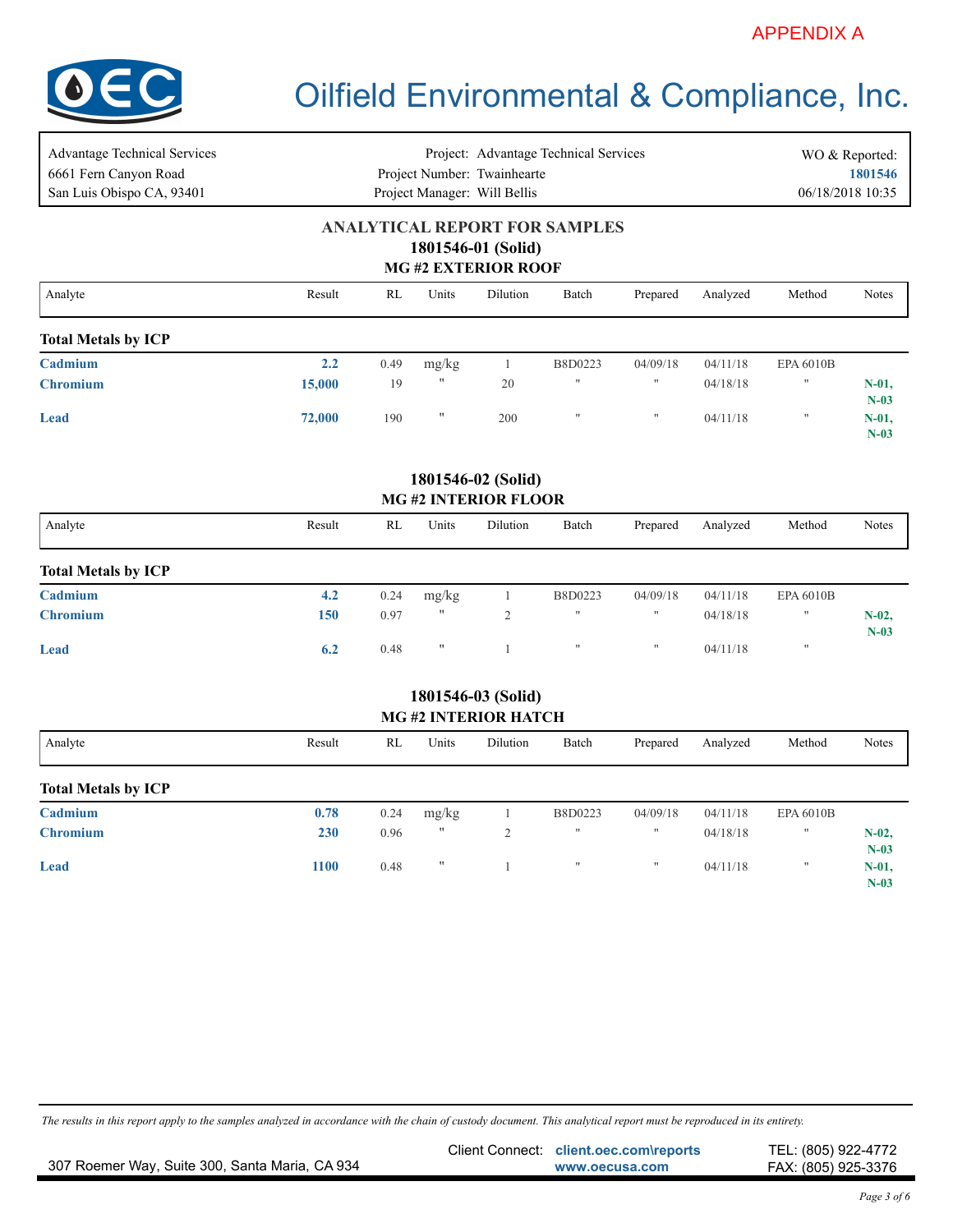

| <b>Advantage Technical Services</b><br>6661 Fern Canyon Road<br>San Luis Obispo CA, 93401 | Project: Advantage Technical Services<br>Project Number: Twainhearte<br>Project Manager: Will Bellis |      |       |                    |                    |              |          | 06/18/2018 10:35  | WO & Reported:<br>1801546 |  |  |  |
|-------------------------------------------------------------------------------------------|------------------------------------------------------------------------------------------------------|------|-------|--------------------|--------------------|--------------|----------|-------------------|---------------------------|--|--|--|
| 1801546-04 (Solid)<br><b>MG#1 EXTERIOR ROOF</b>                                           |                                                                                                      |      |       |                    |                    |              |          |                   |                           |  |  |  |
| Analyte                                                                                   | Result                                                                                               | RL   | Units | Dilution           | Batch              | Prepared     | Analyzed | Method            | Notes                     |  |  |  |
| <b>Total Metals by ICP</b>                                                                |                                                                                                      |      |       |                    |                    |              |          |                   |                           |  |  |  |
| Cadmium                                                                                   | ND                                                                                                   | 0.49 | mg/kg |                    | B8D0223            | 04/09/18     | 04/11/18 | <b>EPA 6010B</b>  |                           |  |  |  |
| <b>Chromium</b>                                                                           | 970                                                                                                  | 4.9  | 11    | 5                  | $^{\dagger}$       | $\mathbf{H}$ | 04/18/18 | $^{\prime\prime}$ | $N-02$<br>$N-03$          |  |  |  |
| <b>Lead</b>                                                                               | <b>200</b>                                                                                           | 0.98 | 11    |                    | $\pmb{\mathsf{H}}$ | $\mathbf{H}$ | 04/11/18 | $\mathbf{H}$      | $N-02$ ,<br>$N-03$        |  |  |  |
|                                                                                           |                                                                                                      |      |       | 1801546-05 (Solid) |                    |              |          |                   |                           |  |  |  |

#### **MG #1 INTERIOR HATCH**

| Analyte                    | Result | RL   | Units             | Dilution | Batch              | Prepared     | Analyzed | Method            | <b>Notes</b>     |
|----------------------------|--------|------|-------------------|----------|--------------------|--------------|----------|-------------------|------------------|
| <b>Total Metals by ICP</b> |        |      |                   |          |                    |              |          |                   |                  |
| Cadmium                    | 0.62   | 0.24 | mg/kg             |          | B8D0223            | 04/09/18     | 04/11/18 | <b>EPA 6010B</b>  |                  |
| <b>Chromium</b>            | 590    | 2.4  | $^{\prime\prime}$ |          | $^{\dagger}$       | $\mathbf{H}$ | 04/18/18 | $\mathbf{H}$      | $N-02$<br>$N-03$ |
| <b>Lead</b>                | 100    | 0.49 | $^{\dagger}$      |          | $\pmb{\mathsf{H}}$ | $\mathbf{H}$ | 04/11/18 | $^{\prime\prime}$ | $N-02$<br>$N-03$ |

|                                                | Client Connect: client.oec.com\reports | TEL: (805) 922-4772 |
|------------------------------------------------|----------------------------------------|---------------------|
| 307 Roemer Way, Suite 300, Santa Maria, CA 934 | www.oecusa.com                         | FAX: (805) 925-3376 |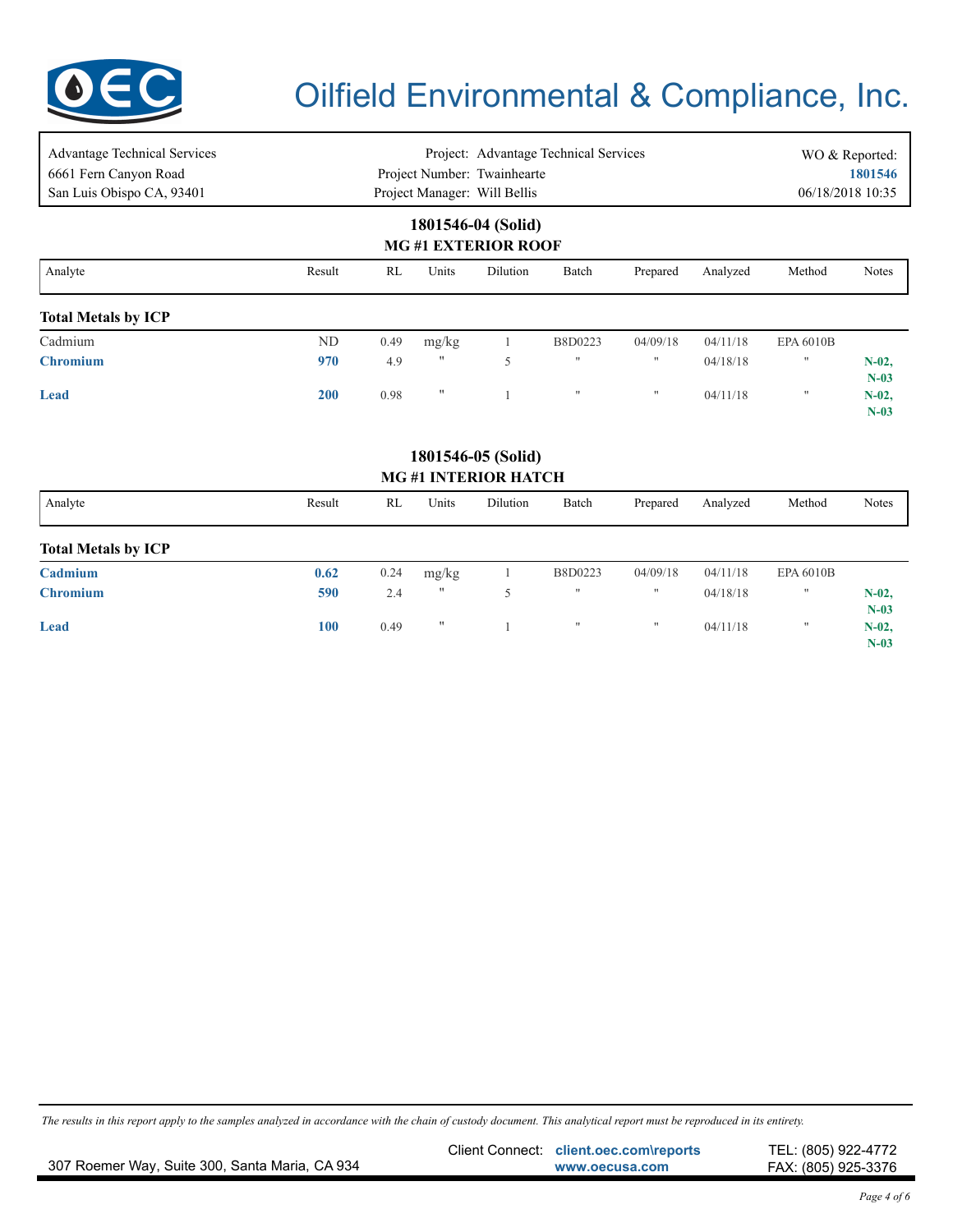

## Oilfield Environmental & Compliance, Inc. APPENDIX A

| <b>Advantage Technical Services</b>          | Project: Advantage Technical Services |      |                      |                          |                  |      |                |            |                     | WO & Reported:   |  |  |
|----------------------------------------------|---------------------------------------|------|----------------------|--------------------------|------------------|------|----------------|------------|---------------------|------------------|--|--|
| 6661 Fern Canyon Road                        | Project Number: Twainhearte           |      |                      |                          |                  |      |                |            |                     | 1801546          |  |  |
| San Luis Obispo CA, 93401                    | Project Manager: Will Bellis          |      |                      |                          |                  |      |                |            |                     | 06/18/2018 10:35 |  |  |
| <b>Total Metals by ICP - Quality Control</b> |                                       |      |                      |                          |                  |      |                |            |                     |                  |  |  |
| Analyte                                      | Result                                |      | RL Units             | Spike<br>Level           | Source<br>Result | %REC | %REC<br>Limits | <b>RPD</b> | <b>RPD</b><br>Limit | Notes            |  |  |
| Batch B8D0223 - EPA 6010B                    | Preparation: EPA 3050B 04/09/18 14:49 |      |                      |                          |                  |      |                |            |                     |                  |  |  |
| <b>Blank (B8D0223-BLK1)</b>                  |                                       |      |                      | Analyzed: 04/11/18 11:45 |                  |      |                |            |                     |                  |  |  |
| Cadmium                                      | ND                                    | 0.25 | mg/kg                |                          |                  |      |                |            |                     |                  |  |  |
| Chromium                                     | ND                                    | 0.50 | Ħ                    |                          |                  |      |                |            |                     |                  |  |  |
| Lead                                         | ND                                    | 0.50 | $\pmb{\pi}$          |                          |                  |      |                |            |                     |                  |  |  |
| <b>LCS</b> (B8D0223-BS1)                     |                                       |      |                      | Analyzed: 04/11/18 11:28 |                  |      |                |            |                     |                  |  |  |
| Cadmium                                      | 104                                   | 0.25 | mg/kg                | 100                      |                  | 104  | 80-120         |            |                     |                  |  |  |
| Chromium                                     | 106                                   | 0.50 | Ħ                    | 100                      |                  | 106  | 80-120         |            |                     |                  |  |  |
| Lead                                         | 106                                   | 0.50 | Ħ                    | 100                      |                  | 106  | 80-120         |            |                     |                  |  |  |
| LCS Dup (B8D0223-BSD1)                       |                                       |      |                      | Analyzed: 04/11/18 11:32 |                  |      |                |            |                     |                  |  |  |
| Cadmium                                      | 106                                   | 0.25 | mg/kg                | 100                      |                  | 106  | 80-120         | 2.28       | 20                  |                  |  |  |
| Chromium                                     | 108                                   | 0.50 | $\pmb{\mathfrak{m}}$ | 100                      |                  | 108  | 80-120         | 1.26       | 20                  |                  |  |  |
| Lead                                         | 109                                   | 0.50 | Ħ                    | 100                      |                  | 109  | 80-120         | 2.66       | 20                  |                  |  |  |
| Duplicate (B8D0223-DUP1)                     | Source: 1801496-02                    |      |                      | Analyzed: 04/11/18 12:06 |                  |      |                |            |                     |                  |  |  |
| Cadmium                                      | ND                                    | 0.25 | mg/kg                |                          | ND               |      |                |            | 20                  |                  |  |  |
| Chromium                                     | 59.8                                  | 0.50 | $\mathsf{H}$         |                          | 38.9             |      |                | 42.5       | 20                  | <b>OR-04</b>     |  |  |
| Lead                                         | 6.14                                  | 0.50 | Ħ                    |                          | 6.14             |      |                | 0.0642     | 20                  |                  |  |  |
| Matrix Spike (B8D0223-MS1)                   | Source: 1801496-02                    |      |                      | Analyzed: 04/11/18 11:48 |                  |      |                |            |                     |                  |  |  |
| Cadmium                                      | 94.7                                  | 0.24 | mg/kg                | 95.7                     | ND               | 99.0 | 82-117         |            |                     |                  |  |  |
| Chromium                                     | 153                                   | 0.48 | $\mathbf{H}$         | 95.7                     | 38.9             | 119  | 63-149         |            |                     |                  |  |  |
| Lead                                         | 99.4                                  | 0.48 | $\mathbf{H}$         | 95.7                     | 6.14             | 97.5 | 66-130         |            |                     |                  |  |  |
| Matrix Spike Dup (B8D0223-MSD1)              | Source: 1801496-02                    |      |                      | Analyzed: 04/11/18 11:52 |                  |      |                |            |                     |                  |  |  |
| Cadmium                                      | 98.9                                  | 0.25 | mg/kg                | 98.6                     | ND               | 100  | 82-117         | 4.32       | 20                  |                  |  |  |
| Chromium                                     | 149                                   | 0.49 | $\pmb{\mathfrak{m}}$ | 98.6                     | 38.9             | 111  | 63-149         | 3.01       | 20                  |                  |  |  |
| Lead                                         | 104                                   | 0.49 | $\mathbf{H}$         | 98.6                     | 6.14             | 99.3 | 66-130         | 4.59       | 20                  |                  |  |  |
| Post Spike (B8D0223-PS1)                     | Source: 1801496-02                    |      |                      | Analyzed: 04/11/18 11:55 |                  |      |                |            |                     |                  |  |  |
| Cadmium                                      | 1.88                                  |      | $mg/L$               | 2.00                     | $-0.00342$       | 93.9 | $75 - 125$     |            |                     |                  |  |  |
| Chromium                                     | 2.78                                  |      | Ħ                    | 2.00                     | 0.804            | 99.0 | $75 - 125$     |            |                     |                  |  |  |
| Lead                                         | 1.99                                  |      | $\pmb{\mathfrak{m}}$ | 2.00                     | 0.127            | 93.0 | $75 - 125$     |            |                     |                  |  |  |
|                                              |                                       |      |                      |                          |                  |      |                |            |                     |                  |  |  |

|                                                | Client Connect: client.oec.com\reports | TEL: (805) 922-4772 |
|------------------------------------------------|----------------------------------------|---------------------|
| 307 Roemer Way, Suite 300, Santa Maria, CA 934 | www.oecusa.com                         | FAX: (805) 925-3376 |
|                                                |                                        |                     |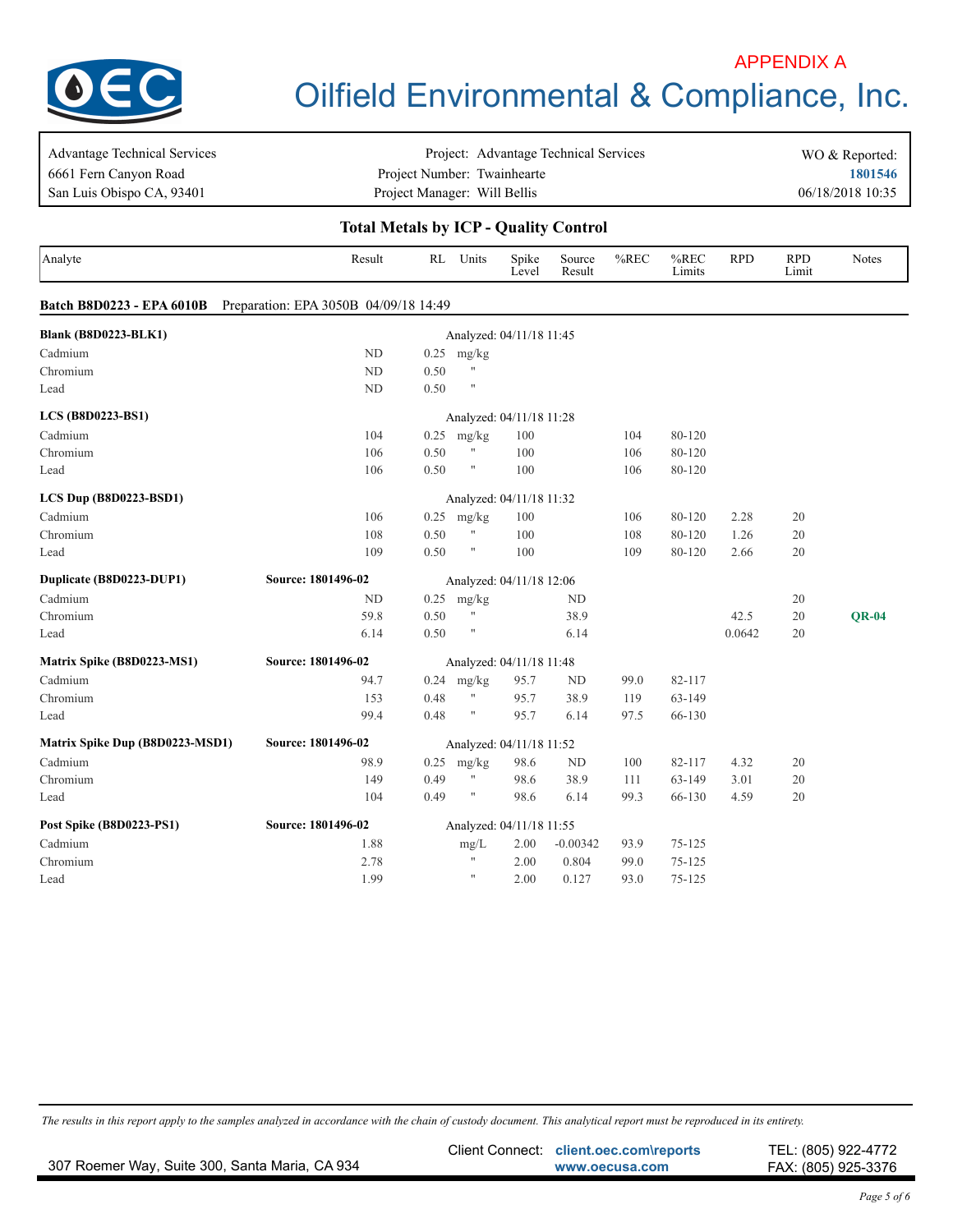

| Advantage Technical Services | Project: Advantage 7         |  |
|------------------------------|------------------------------|--|
| 6661 Fern Canyon Road        | Project Number: Twainhearte  |  |
| San Luis Obispo CA. 93401    | Project Manager: Will Bellis |  |

Project: Advantage Technical Services San Luis Obispo CA, 93401 **1201 10:35** Project Manager: Will Bellis **Canadiates** 66/18/2018 10:35

**1801546** WO & Reported:

#### **Notes and Definitions**

| TMP <sub>2</sub> | Temperature [Out-Exception] Insufficient Ice or Unknown Cause |
|------------------|---------------------------------------------------------------|
| OR-04            | The RPD exceeded the QC control limits.                       |
| $N-03$           | Analyte concentration above 20x TCLP.                         |
| $N-02$           | Analyte concentration below TTLC but above 10x STLC.          |
| $N-01$           | Analyte concentration exceeds TTLC.                           |
| RL               | Reporting Limit (Quantitation Limit)                          |
| ND.              | Analyte NOT DETECTED at or above the reporting limit          |
| <b>RPD</b>       | <b>Relative Percent Difference</b>                            |
|                  |                                                               |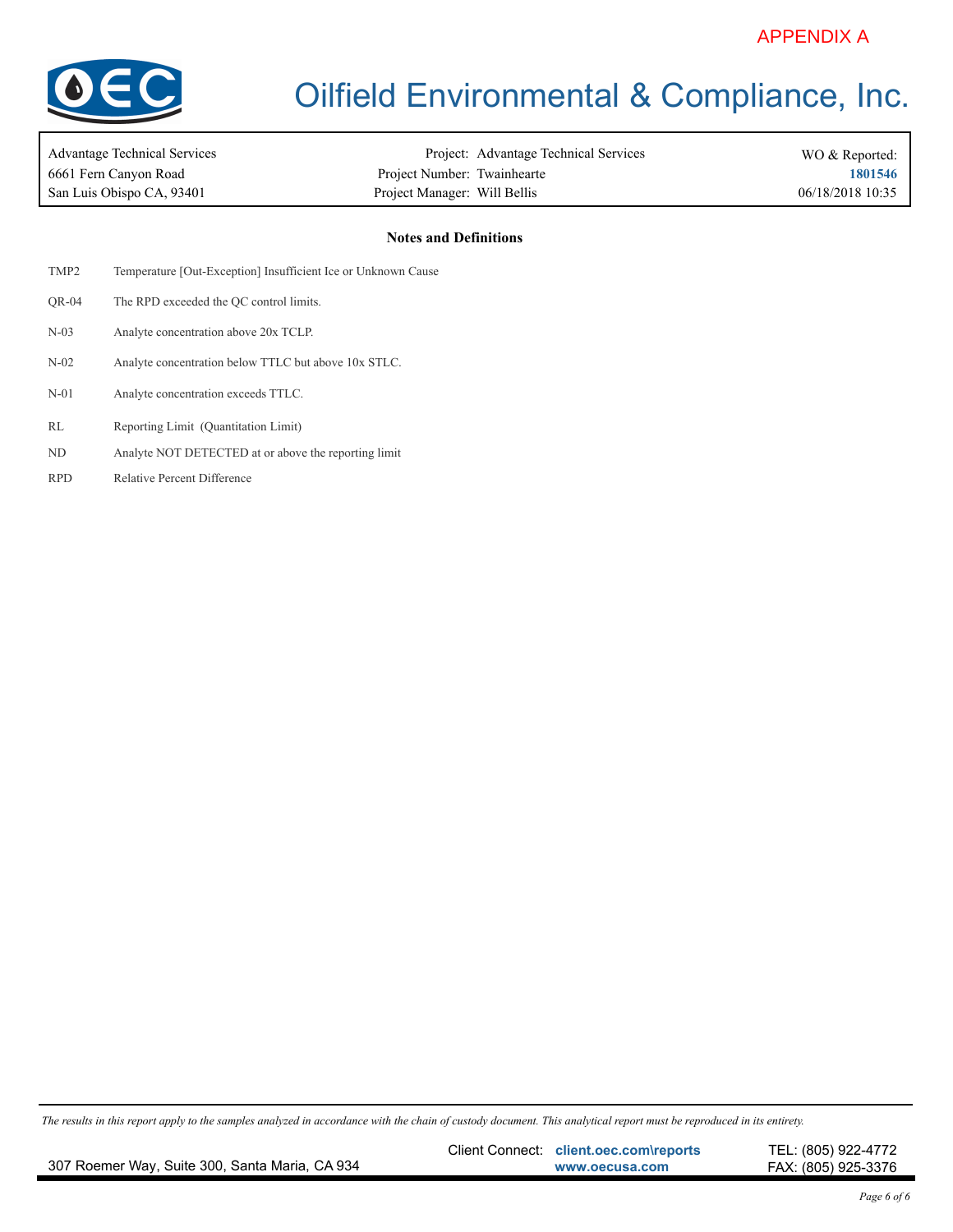|                                                 | <b>Oilfield Environmental and Compliance</b><br>307 Roemer Way Suite 300, Santa Maria, CA 93454<br>Phone: (805) 922-4772    Fax: (805) 925-3376<br>www.oecusa.com |                               |                 |          |                                                                                          |                                               | 101 Adkisson Way, Taft, CA 93268<br>Phone: (661) 762-9143<br>$ _{\text{Project Name/H:}}$ $\sqrt{\omega q} \, \mathcal{W} \, h \, \epsilon \, a \, \mathcal{H} \, \epsilon$ |   |  |                                    |  |  |  | <b>CHAIN OF CUSTODY</b><br>of<br>Page |  |  |                              |  |  |
|-------------------------------------------------|-------------------------------------------------------------------------------------------------------------------------------------------------------------------|-------------------------------|-----------------|----------|------------------------------------------------------------------------------------------|-----------------------------------------------|-----------------------------------------------------------------------------------------------------------------------------------------------------------------------------|---|--|------------------------------------|--|--|--|---------------------------------------|--|--|------------------------------|--|--|
| $\Delta$ T<br>$\sim$<br>Company:                | INC                                                                                                                                                               |                               |                 |          |                                                                                          |                                               |                                                                                                                                                                             |   |  |                                    |  |  |  |                                       |  |  |                              |  |  |
| 0.000<br>Address:                               | FERN                                                                                                                                                              |                               | GNR             |          |                                                                                          |                                               |                                                                                                                                                                             |   |  | site: $M_1$ //10 A Gallon $T$ anks |  |  |  |                                       |  |  |                              |  |  |
| SAN<br>City/State/ZIP:                          | 5 سد                                                                                                                                                              | $\mathcal{N}_{\bullet}$       |                 |          |                                                                                          |                                               |                                                                                                                                                                             |   |  | <b>Analysis Requested</b>          |  |  |  |                                       |  |  | <b>Special Instructions:</b> |  |  |
| Phone: 805-748-6726 Fax:                        |                                                                                                                                                                   |                               |                 |          | $EMail: W3ELL 3. ATS CGMAIEDD-1EDD-1ASAPL$                                               |                                               |                                                                                                                                                                             |   |  |                                    |  |  |  |                                       |  |  |                              |  |  |
| Report To: W1LL<br>$FAX -$<br>Report Format(s): |                                                                                                                                                                   | Sampler:<br>PDF (std)- $\chi$ | Colt/LUFT EDF-  |          |                                                                                          |                                               |                                                                                                                                                                             |   |  |                                    |  |  |  |                                       |  |  |                              |  |  |
| <b>Turnaround Time:</b>                         | 10 Days- $\Box$                                                                                                                                                   | 5 Days (std)-                 | 3 Days- $\Box$  |          | NOTE: Samples received after 4:00PM will be considered as received the next business day |                                               |                                                                                                                                                                             |   |  |                                    |  |  |  |                                       |  |  |                              |  |  |
| OEC Sample ID                                   | Matrix**<br>Date/Time<br>Sampled                                                                                                                                  | # of<br>(see key)   Cont.     |                 |          | <b>Client Sample ID</b>                                                                  |                                               | 61pl                                                                                                                                                                        | ٤ |  |                                    |  |  |  |                                       |  |  |                              |  |  |
| VO 1546-1A                                      | 1011/2965                                                                                                                                                         |                               | $N_{G}$         | $\ast z$ | EXTERIOR KOOP                                                                            |                                               |                                                                                                                                                                             |   |  |                                    |  |  |  |                                       |  |  |                              |  |  |
| A.                                              | S                                                                                                                                                                 |                               | N               | N        |                                                                                          |                                               |                                                                                                                                                                             |   |  |                                    |  |  |  |                                       |  |  |                              |  |  |
| 3A                                              | S                                                                                                                                                                 |                               | ŧL              | W        | INTERIOR HATCH                                                                           |                                               |                                                                                                                                                                             |   |  |                                    |  |  |  |                                       |  |  |                              |  |  |
| ЧA                                              | S                                                                                                                                                                 |                               | Me <sup>4</sup> |          | EXTERIOR ROOF                                                                            |                                               |                                                                                                                                                                             |   |  |                                    |  |  |  |                                       |  |  |                              |  |  |
| 58                                              | $\mathsf{S}$                                                                                                                                                      |                               | u               | $\sim$   | INTERIOR HATCH                                                                           |                                               |                                                                                                                                                                             |   |  |                                    |  |  |  |                                       |  |  |                              |  |  |
|                                                 |                                                                                                                                                                   |                               |                 |          |                                                                                          |                                               |                                                                                                                                                                             |   |  |                                    |  |  |  |                                       |  |  |                              |  |  |
|                                                 |                                                                                                                                                                   |                               |                 |          |                                                                                          |                                               |                                                                                                                                                                             |   |  |                                    |  |  |  |                                       |  |  |                              |  |  |
|                                                 |                                                                                                                                                                   |                               |                 |          |                                                                                          |                                               |                                                                                                                                                                             |   |  |                                    |  |  |  |                                       |  |  |                              |  |  |
|                                                 |                                                                                                                                                                   |                               |                 |          |                                                                                          |                                               |                                                                                                                                                                             |   |  |                                    |  |  |  |                                       |  |  |                              |  |  |
|                                                 |                                                                                                                                                                   |                               |                 |          |                                                                                          |                                               |                                                                                                                                                                             |   |  |                                    |  |  |  |                                       |  |  |                              |  |  |
|                                                 |                                                                                                                                                                   |                               |                 |          |                                                                                          |                                               |                                                                                                                                                                             |   |  |                                    |  |  |  |                                       |  |  |                              |  |  |
|                                                 |                                                                                                                                                                   |                               |                 |          |                                                                                          |                                               |                                                                                                                                                                             |   |  |                                    |  |  |  |                                       |  |  |                              |  |  |
| M I IL                                          | 111                                                                                                                                                               |                               |                 |          | $\mathbf{r}$<br>$\mathbf{1}$ $\mathbf{0}$<br>16                                          | Matrix Key**:                                 |                                                                                                                                                                             |   |  | Comments/PO#:                      |  |  |  |                                       |  |  |                              |  |  |
| Relinquished By: //<br>Received By:             |                                                                                                                                                                   |                               | Date:<br>Date:  |          | -Time:-<br>$\ddot{\partial}$<br>Time:                                                    |                                               | A = air/vapor<br>$AQ = aqueous$<br>$DW =$ drinking water                                                                                                                    |   |  |                                    |  |  |  |                                       |  |  |                              |  |  |
| Relinquished By:                                |                                                                                                                                                                   |                               | Date:           |          | Time:                                                                                    | $F = filter$                                  | $GW =$ ground water                                                                                                                                                         |   |  |                                    |  |  |  |                                       |  |  |                              |  |  |
| <b>Received By:</b>                             |                                                                                                                                                                   |                               | Date:           |          | Time:                                                                                    |                                               | $P = product / oil$<br>$PW =$ product water                                                                                                                                 |   |  |                                    |  |  |  |                                       |  |  |                              |  |  |
| Relinquished By:                                |                                                                                                                                                                   |                               | Date:           |          | Time:                                                                                    |                                               | $s = solid / sediment$<br>SW = surface water                                                                                                                                |   |  |                                    |  |  |  |                                       |  |  |                              |  |  |
| Received By:                                    |                                                                                                                                                                   |                               | Date:           |          | Time:                                                                                    | $WP = \text{wipe}$<br><b>WW</b> = waste water |                                                                                                                                                                             |   |  |                                    |  |  |  |                                       |  |  |                              |  |  |